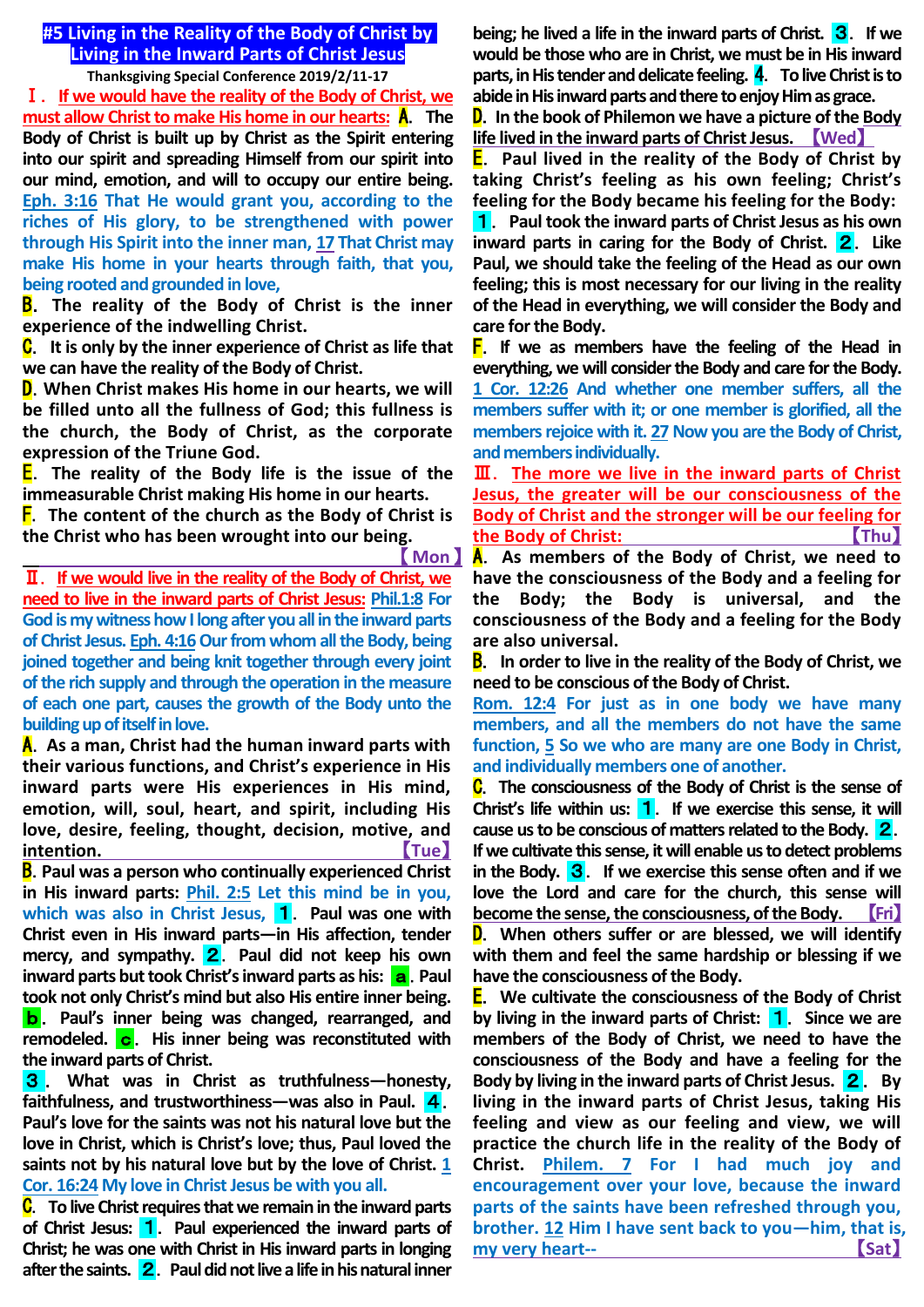**Crucial Point**①: **Experience Christ in His inward parts OL**:**Paul was a person who continually experienced Christ in His inward parts. Phil. 2:3 Doing nothing by way of selfish ambition nor by way of vainglory, but in lowliness of mind considering one another more excellent than yourselves; 4 Not regarding each his own virtues, but each the virtues of others also. 5 Let this mind be in you, which was also in Christ Jesus, v. 5 FN"this mind"**: **This refers to the considering in v. 3 and the regarding in v. 4. This kind of thinking, this kind of mind, was also in Christ when He emptied Himself, taking the form of a slave, and humbled Himself, being found in fashion as a man. To have such a mind requires us to be one with Christ in His inward parts. To experience Christ, we need to be one with Him to this extent, that is, in His tender inward feeling and in His thinking.**

**Christ's inward parts denote all the inward parts of His being, including His mind, emotion, will, and heart with all their functions. The leading part...of our inner being...is the mind....The mind which was in Christ should be in us today. This means that we should take His mind as our mind. We should be those not with our own, natural mind but with the mind of Christ.**

**In 1 Corinthians 2:16b Paul says, "We have the mind of Christ." Because we are organically one with Christ, we have all the faculties He has. The mind is the intelligence faculty, the understanding organ. We have such an organ of Christ so we can know what He knows. Therefore, we may have not only the life but also the mind of Christ. Christ must saturate our mind from our spirit, making our mind one with His.**

**"I long after you all in the inward parts of Christ Jesus" (Phil. 1:8). The Greek word translated inward parts literally means "bowels," signifying inward affection, then tender mercy and sympathy. Paul was one with Christ even in the bowels, the tender inward parts of Christ, in longing after the saints. This indicates that Paul did not keep his own inward parts but took Christ's inward parts as his. He took not only Christ's mind but also His entire inward being. Paul's inner being, therefore, was changed, rearranged, remodeled, reconstituted. His inner being was reconstituted with the inward parts of Christ. Paul did not live a life in his natural inner being; he lived a life in the inward parts of Christ.**

**"The truthfulness of Christ is in me" (2 Cor. 11:10). "Truthfulness" here means "honesty, faithfulness, trustworthiness." What was in Christ as truthfulness, that is, as honesty, faithfulness, trustworthiness, was also in the apostle Paul.**

**"My love in Christ Jesus be with you all" (1 Cor. 16:24). Paul's love for the Corinthians was not his love but the love in Christ, which is Christ's love. Paul loved the saints not by his natural love but by the love of Christ.**

**Elsewhere in this chapter (Phil.) Paul speaks of magnifying Christ and living Christ. Experientially, to magnify Christ and to live Christ require that we remain in the inward parts of Christ.**

**Application**:**for Young Working/Graduate Student Saints**

**God's desire is that you will enjoy Christ, be filled with Christ, be composed of Christ, become one with Christ, and build up Christ 's body by giving Christ to others.**

**Excellent companies in developed countries pay attention to people and invest heavily in Training for human resource development. Because it is human to carry out the business of the company. The Bible is paying more attention to people, and it is stated that they speak the words of God and supply them for building up, encouragement and consolation to men.**

**Team building (building up), encouragement and consolation are also necessary for work. The most wanted human resource for a company is a person who can build people as one team and advance the company towards the same goal (this is also the same for the church). Such a person should be able to encourage and comfort others. Otherwise it can not lead to building up. 1 Cor. 14:3 But he who prophesies speaks building up and encouragement and consolation to men.**

**Managers of Japanese traditional companies tend to strictly request employees because they pay attention to details rather than the essence and passively think with a penalty reduction method. They do not encourage or comfort that much, so it is difficult to reach a team building. For example, they pay attention to points that employees can not do (at this time, they do not pay much attention to whether it is inherently important or not), they do not pay attention to the positive aspects that they can do.**

**Please read 2 Tim. 1:7, "For God has not given us a spirit of cowardice, but of power and of love and of sobermindedness." Whether in the service of the church or the work of the company,** ⑴ **Encourage and comfort people with love,** ⑵ **Distinguish between essentially important matters and secondarily important matters**  with sobermindedness, (3) Do all things with power, (4) **Never become unbelief, do not be coward, please be bold. This spirit is your spirit that has been mingled with the Spirit of God.**

**The Lord has a feeling of tender heart for men. That is for all people to be fulfilled and to function. You need to have a burden on people, encourage, comfort and build up with a tender heart to them, to make them the people who can work or serve. In order to do such things, you should experience Christ inside His inward part and learn to make Christ's mind your own inner mind. You need to experience the crucifixion of your own desires, lusts, individualism and so on. Basically, it is necessary for a natural person to be crucified to the cross in order to make your own mind of others. Focus on the building up of the body which is the desire of God. Experience the cross, let the mind of Christ be your own mind and fulfill people. Amen!**

**Prayer**: **"O Lord Jesus, I love you and your desire. May the reality of the body of Christ expand in the church life. For that, I regard my mind as the mind of Christ in the church and in the company. Make me be able to fulfill people with a tender heart of Christ!"**

### **Hymn 1225 The Church**ー**As Christ's Body**

- **1 Lord, to know Thee as the Body, Is my desperate need today, Oh, to see Thee in Thy members, 'Tisfor this I long and pray. No more just to know Thy headship In an individual way, But to see Thee incarnated, As the Body-Christ, I pray.**
- **4 Limit, Lord, my independence, Let me to Thy Body turn; Not just seeking light from heaven, But the church's sense to learn. May we be the stones for building Not the formless, useless clay, Gain in us Thy heart's desire Corporately Thyself display.**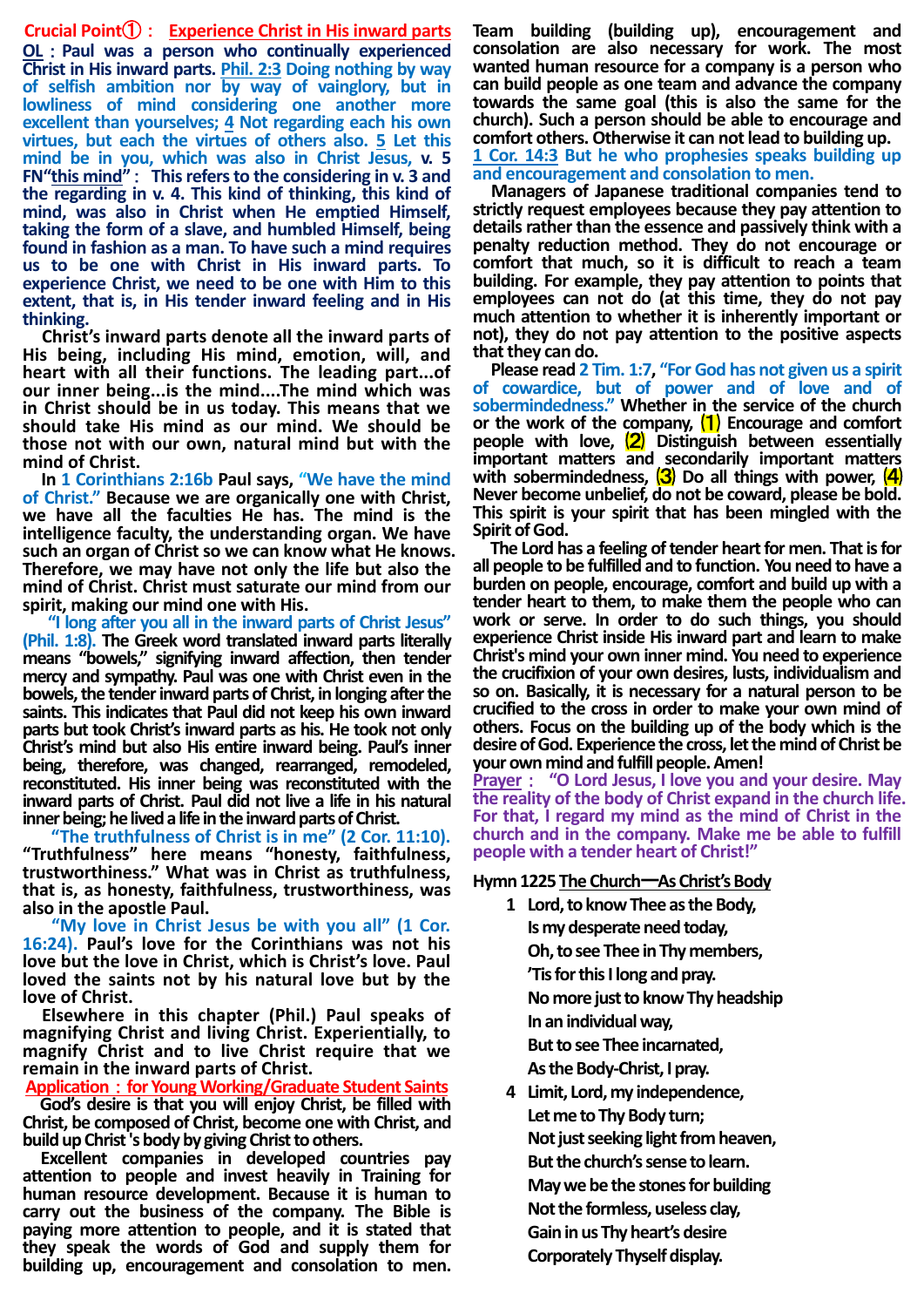#### **CrucialPoint**②:**Have the feeling of the Head and care for the Body**

**OL: If we as members have the feeling of the Head in everything, we will consider the Body and care for the Body.**Ⅰ **Cor.12:12 For even as the body is one and has many members, yet all the members of the body, being many, are one body, so also is the Christ. 13 For also in one Spirit we were all baptized into one Body, whether Jews or Greeks, whether slaves or free, and were all given to drink one Spirit.14For the body is not one**  member but many. 15 If the foot should say, Because I am not a **hand, I am not of the body, it is not that because of this it is not of the body. 16 And if the ear should say, Because I am not an eye, I am not of the body, it is not that because of this it is not of the body. 17 If the whole body were an eye, where would the hearing be? If the whole were the hearing, where would the smelling be? 18 But now God has placed the members, each one of them, in the body, even as He willed. 19And if all were one member, where would the body be? 20** But now the members are many, but the body one. 21 And the **eye cannot say to the hand, I have no need of you; nor again the head to the feet, I have no need of you. 22But much rather the members of the body which seem to be weaker are necessary.…26 And whether one member suffers, all the members suffer with it; or one member is glorified, all the members rejoice with it.**

**We need to cultivate a consciousness of the Body by fellow-shipping more with the Lord. Our inner sense will spontaneously be developed as we fellowship more with the Lord. Furthermore, if we add obedience to this fellowship, our inner sense will become keener and richer. When a feeling comes, we should closely follow that feeling. If the inner sense desires us to stop, we should stop; if it desires us to go, we should go. In this way our inner sense will become keen and enriched. Our inner sense is developed through our fellowship with the Lord and our obedience to Him. Therefore, we should always exercise this sense. This means that we must always use this sense when we touch spiritual matters.** 

**When we exercise the consciousness of the Body, a good situation will develop. A member who is in a difficult situation will not bear his burden alone, but his fellow members will bear the burden with him. We will no longer pray for someone simply because he asks us; rather, we will pray out of the burden in the Body. Sometimes one person's prayer is not enough; there is truly the need for the prayer of the Body, but this prayer is still spontaneous. For example, a person who is Body conscious can sense that a certain brother has a difficulty and a certain sister has a heavy burden. The sense of the brother's difficulty is communicated into him, and the sense of the sister's being pressed is also added to his spirit. He shares the same feeling with the brother and sister. This feeling presses him and forces him to go before the Lord to pray for the brother and sister. This intercession is an intercession that comes from the sense of the Body. There is such a thing in the Body that proves whether we are weak or strong inwardly and also proves the extent of our concern for the children of God, the members of Christ.**

**When a member of the Body suffers, all the members feel uncomfortable. It should also be like this when we serve together. When a person has a difficulty, everyone else should feel the same way; when a person rejoices,**  **everyone also rejoices together. This is the normal condition.** 

#### **Application**:**For Junior High and High School Students/College Students**

**The church is not like the Body of Christ, but is the Body of Christ. Looking at the human body, you'll understand the universal Body of Christ. Your body has the organs like head, arms, legs, eyes, mouth and ears and nose and they are important for the body. In the same way, the Body of Christ has various brothers and sisters. And their functions are different, but they all function for the Body. Each member receives the function of the other members for the Body and they function for the Body.** 

**You need to be helped by the function of the brothers and sisters in the intimate fellowship with the Lord. For instance, in deciding which college you would go, you can have fellowship with the brothers and sisters who have the experience. And also when you are having a trouble with people around, you can pray and fellowship with the elder brothers and sisters. Because you are a member in the Body, you can receive benefit from other members. So if you could see the clear vision of the Body and practice the Body life, your school life will be greatly blessed.**

**At the same time, please learn to function for the Body and for other brothers and sisters. The college students can help those who take entrance exams. And High school students can help the brothers and sisters in junior high and the upper grade of elementary school. Not only so, you can also help the brothers and sisters at your own age. The picture on the** 



**right shows a baby feeding the other baby. This is to show that as long as you can hold the bottle, although you are young, you can still shepherd others. Prov. 11:25 The blessing soul will prosper, And he who waters will also be watered himself.**

**You should suffer together with the suffering saints, and rejoice with the saints with the excellent success. This sharing of suffering and joy is also an important part of the Body life.**

**Prayer**:「**Oh Lord Jesus, when I was baptized into the Body of Christ, I became a member of the Body of Christ. Thank the Lord. As a member of the Body, I can receive help from other members. Lord, open the eyes of my heart. Let me open to the saints and let me enjoy the help from them. Also I can pray for others and supply others to help them. I am not strong enough but I can hold the bottle. Let me help and supply especially the suffering saints as much as I can. And let me rejoice and celebrate with the one who had an excellent success and not to envy. Amen.**」

#### **840The Church -Her Building**

- **1 Freed from self and Adam's nature,Lord, I would be built by Thee With the saints into Thy temple,Where Thy glory we shall see.** From peculiar traits deliver, From my independent ways, **That a dwelling place for Thee, Lord,We will be thru all our days.**
- **2 By Thy life and by its flowingI can grow and be transformed,** With the saints coordinated, Builded up, to Thee conformed; **Keep the order in the Body,There to function in Thy will, Ever serving, helping others,All Thy purpose to fulfill.**
- **3 In my knowledge and experienceI would not exalted be, But submitting and acceptingLet the Body balance me; Holding fast the Head, and growingWith His increase, in His way,** By the joints and bands supplying, Knit together day by day.